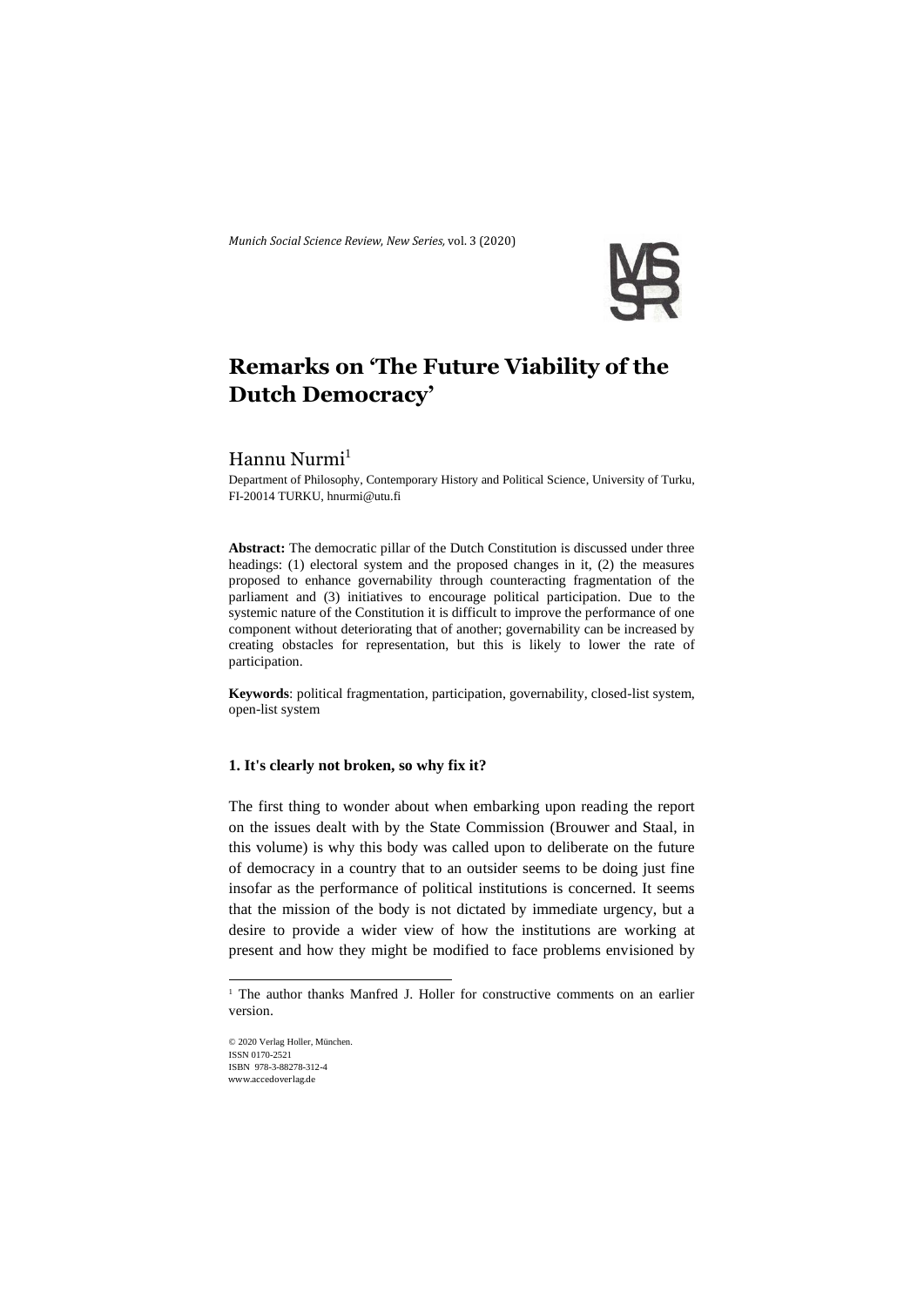the legal and political experts. A view spanning over several parliamentary terms is necessitated by long-term nature of several major challenges in contemporary societies: the aging population, the prospect of environmental warming, the massive inter-state and inter-continental migration, epidemics, terrorism, to name the most widely debated ones. The basic question is how democratic institutions can and should be improved to tackle these and similar problems.

In what follows I will concentrate on just one of the assignments for and the respective recommendations of the Commission. This pertains to the enhancement of the democratic pillar, as it is stated in the report. This goal is divided into several sections of which I will pick the following for closer examination: (1) the reform possibilities of the electoral system, (2) dealing with political fragmentation, and (3) increasing political participation. On most of these I find myself largely in agreement with what the Commission says about the problems and the solutions.

#### **2. Electoral reform options**

Known for its advanced proportional representation system (see e.g. Gallagher 1991), Netherlands strive to secure political proportionality in the composition of the Lower House. The reforms considered in the report pertain to the possibility of the voters to change the order of priority among candidates in the party list, i.e., the order in which the candidates are selected from the party list once the number of seats allocated to the party has been determined on the basis of the vote totals of the parties. Presently those candidates with more than 25% of the party vote total get the priority in the list. The suggestion discussed pertains to lowering this threshold.

Obviously, what is at issue here is a conflict of interest between those determining the initial (default) order of priority in the party list and those advocating a direct link between the popularity of individual candidates and their position in the party list. The present system and its marginal adjustments are based on offering the voters primarily a choice between parties. The more emphasis is put on the popularity of individual candidates, the more the system resembles the Finnish one, where the candidates' popularity is the sole determinant of choosing from the party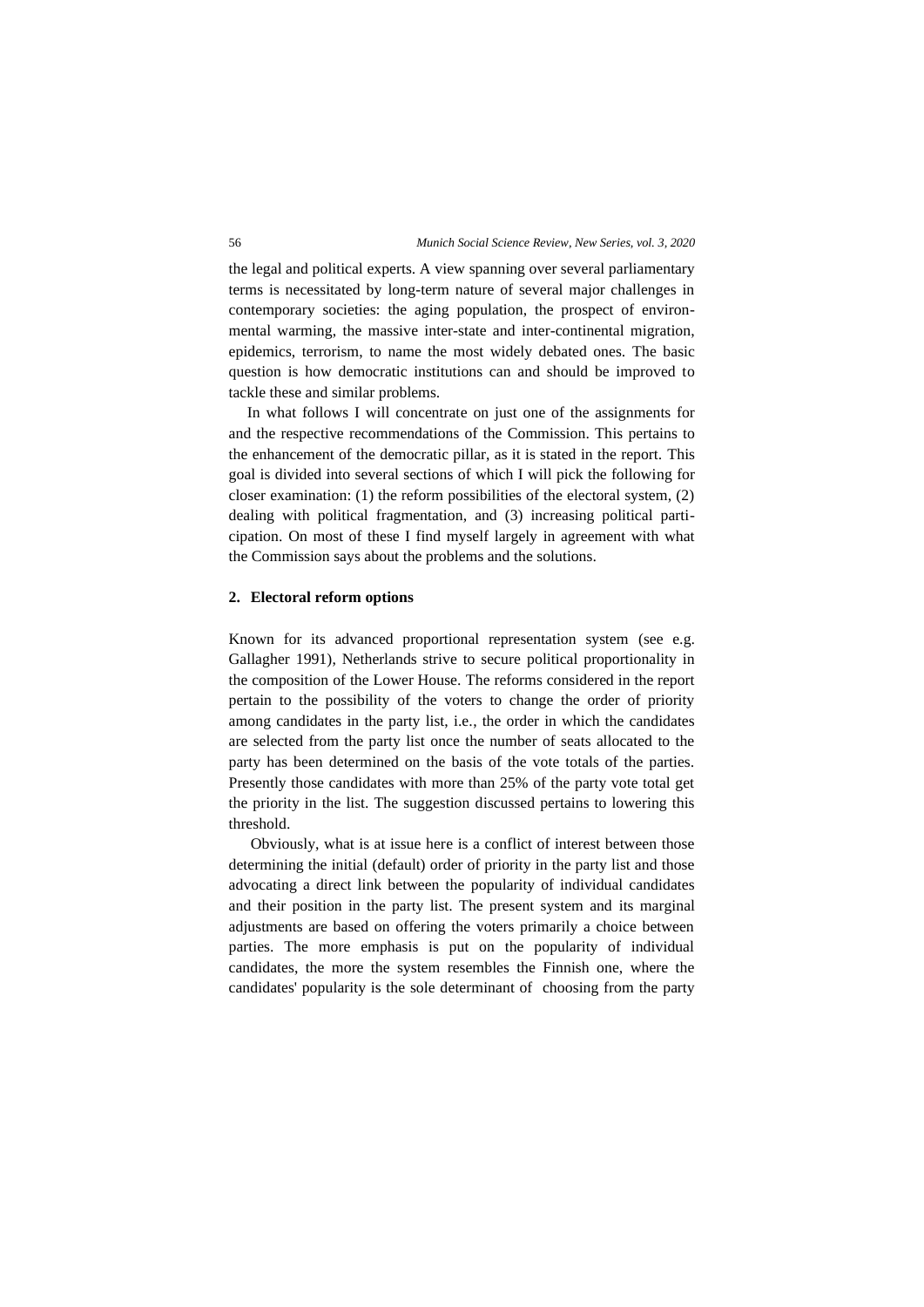list.<sup>2</sup> The polar opposite of the Finnish one is a system, sometimes called the closed-list system, where the order of priority of the candidates is determined before the election. This system was is use e.g., in Sweden, but has been replaced by another one closer to the Dutch electoral procedure. In any event, the latter strikes a compromise between the Finnish open-list system and its polar opposite.

There are pro's and con's in the closed-list system and the Finnish one. The former renders the elections to choices between party programmes or manifestos, while the latter makes the parliamentary policy somewhat more fluid in the sense that the elected MP's can determine the policy priorities and agendae at least to some extent. The general trend over the past decades points to the direction of individualism in electoral choices. This inevitably happens at the cost of the power of party elites to determine the parliamentary policy. The closed-list system's emphasis on party with its common goals and strategies makes the voter choice easy for a voter whose interest is mainly in ideologies, while the purely individualistic system, naturally, favors candidates with outstanding individual characteristics and voters appreciating personal qualities of candidates. In the end, the arrangement whereby the voter decides whether he/she casts a vote for a candidate or for a party is a reasonable way to proceed. As the problem to address is not clearly stated by the Commission, the solutions are difficult to evaluate.

## **3. Counteracting fragmentation**

All political systems require an occasional review to determine possible weaknesses, be they due to poor design at the outset or to developments in the environment that could not be foreseen at the time of the original design. Political fragmentation is often deemed a nuisance accompanying the PR systems. Fragmentation, in turn, leads to delays in post-election formation of majority governments. It may also increase the bargaining costs in enacting legislation.

<sup>&</sup>lt;sup>2</sup> The candidates are listed in the ballot instructions in the alphabetical order so that each candidate is associated with a number. The voter votes by writing the number associated with his/her preferred candidate in the ballot slip. The instructions (and advertisements) indicate the party affiliation of each candidate so that the party totals can be determined once the votes have been cast.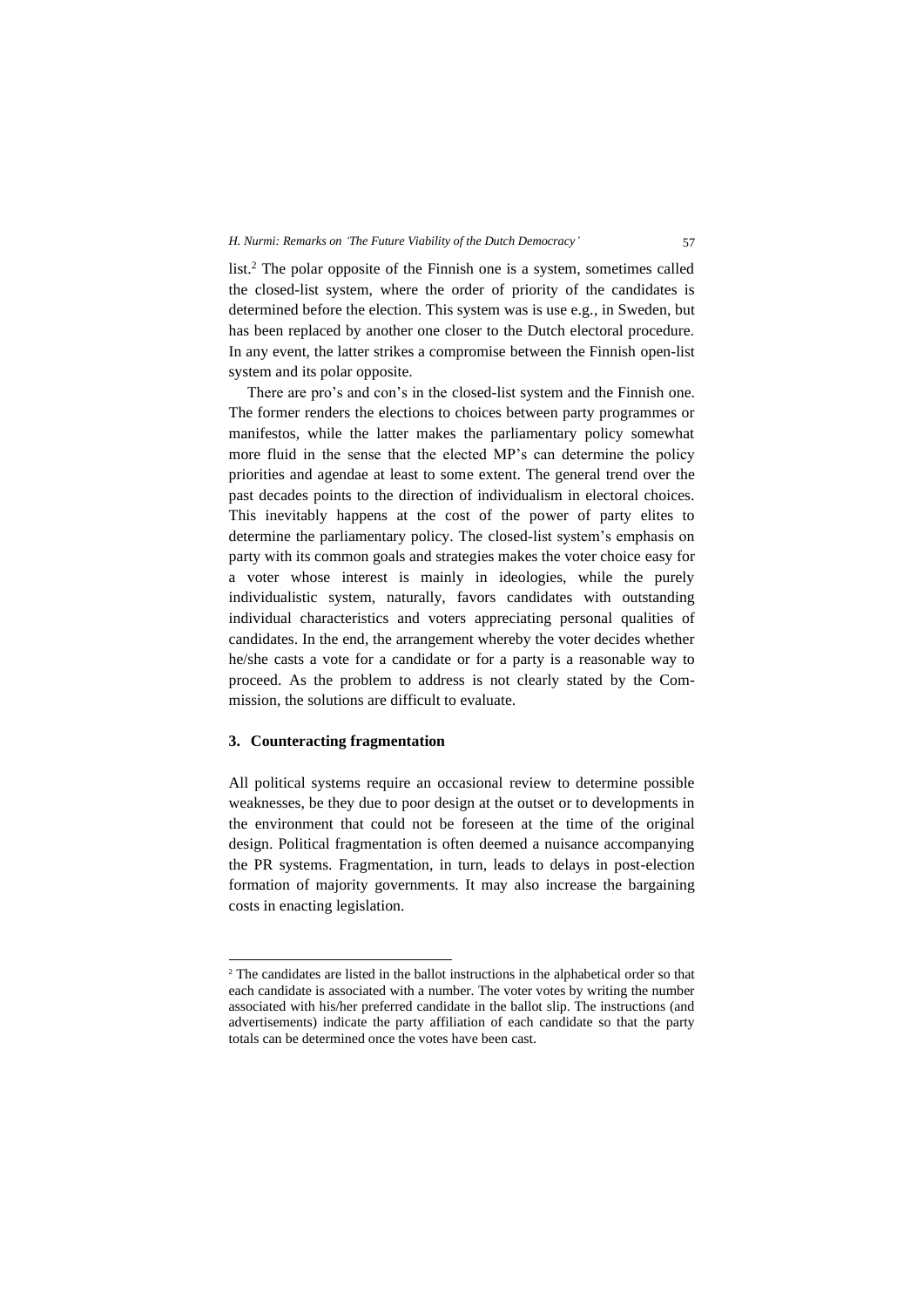There are various ways for decreasing fragmentation. The most brutal one is to erect a vote threshold excluding all parties not exceeding the particular threshold from representation. This is in use in several countries, either in the form of an explicit percentage threshold (as in Germany) or in a more implicit form (as in Finland). In some cases, the effect of multiple district bias is corrected by nation-wide party votes to restore proportionality. In the case of Netherlands, the threshold of representation is extremely low and hence the suggestion that it be raised sounds reasonable.

Another way of counteracting fragmentation is to introduce electoral districts so that each district is considered separately. Thereby the underlying vote threshold would rise to the level considered appropriate. In Finland where the sizes (i.e., the number of MP's returned) of districts vary between 7 and 36, the lowest share of votes guaranteering representation under d'Hondt's allocation thus varies between 2.70 % (in the 36-sized district) and 12.5% (in the 7-member district) of the votes cast in the district (see, e.g., Nurmi and Nurmi 2019). Obviously, this makes the entrance of new parties or movements to the parliament wellnigh impossible in small districts. By creating districts that are roughly equal in size, this blatant discrepancy in thresholds of representation can be avoided.

What, then, is the right size of a district? This is primarily a political issue on which reasonable people may disagree. Moreover, the prospects of small parties and movements can, to some extent, be improved by allowing for electoral alliances of parties whereby each alliance is considered as a party in the allocation of seats.

Another, perhaps slightly more subtle way of countering fragmentation is to resort to proportionality formulae that are favourable to large parties at the cost of smaller ones. Of the most common divisor methods d'Hondt's represents such formula. Its rounding down rule works to the benefit of the larger parties. However, if one compares this effect with the one related to establishing multiple districts and no compensation seats, the latter seems both more drastic and, in that sense, more efficient way to counteract fragmentation.

So, tried measures to counteract fragmentation exist, but in the end the question remains as to whether they are justifiable, given their inbuilt potential to deprive small groupings of the possibility for representation. What is gained by way of governability may well be lost by sluggish innovations in the party system.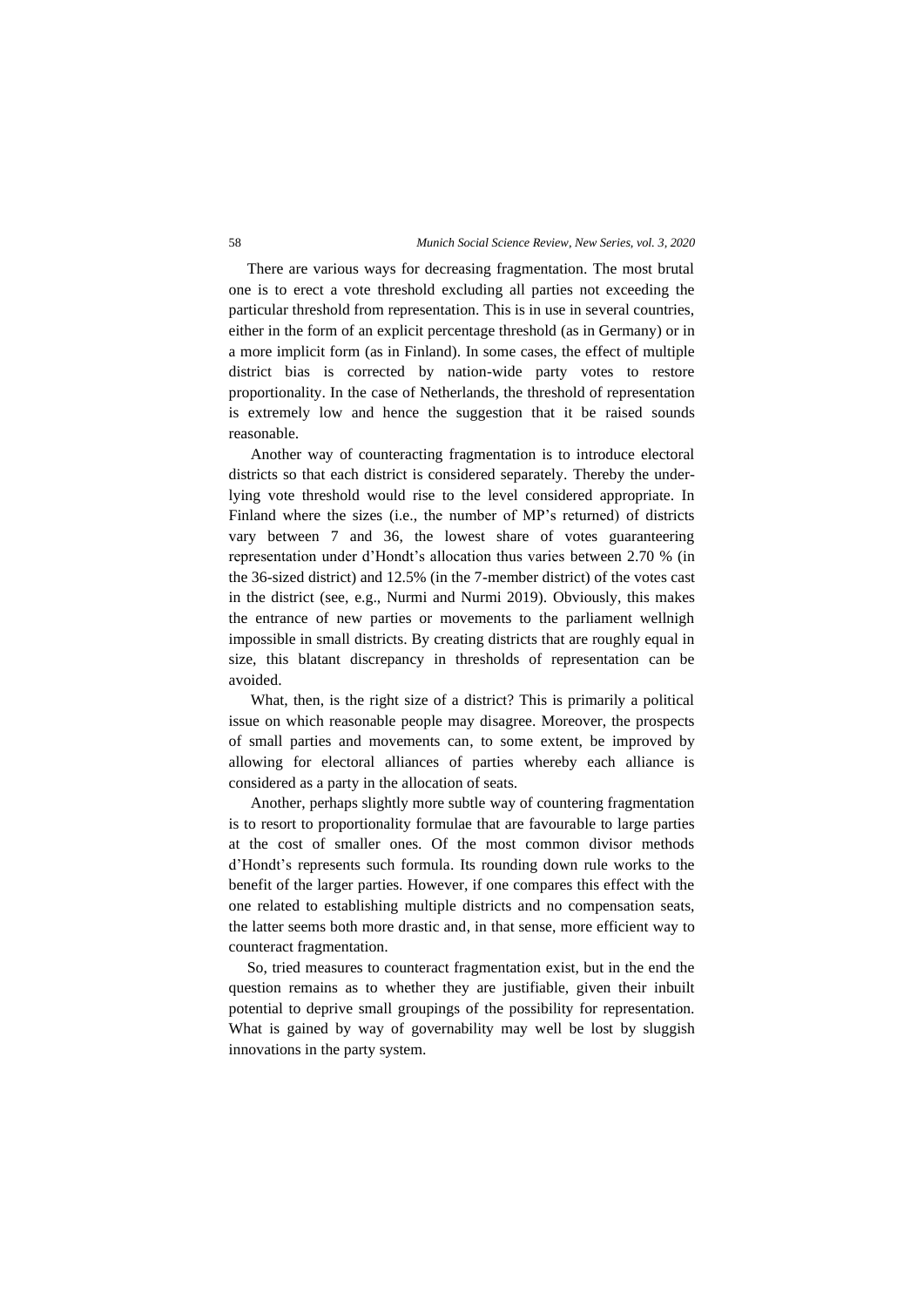#### **4. Encouraging political participation**

In pondering upon modifying electoral systems one soon becomes aware of their systemic nature. Fiddling with one component often brings about unexpected and/or undesired changes in others. Sometimes the stated goals for reform are mutually incompatible. For example, one cannot increase the proportionality of the system of election without sowing the seeds of fragmenting the party system. Similarly, the measures taken to enhance governability by erecting vote threshold run the risk of lowering the turnout.

Lowering the minimum voting age is mentioned as one way of increasing voting turnout. Indeed, this is a likely outcome of such a measure, but only in absolute terms. In terms of the percentage of the eligible voters voting the effect is likely to be the opposite: younger people are not in general more likely to vote than their middle-aged compatriots. Rather to the contrary.

Mandatory voting can be justified by the idea that the rulers are entitled to receive advice from the ruled. However, it is unlikely greeted with enthusiasm in systems where it has not been instituted. One can question the quality of advice given by voters who cast their ballot under the threat of facing a penalty for not doing so. In liberal view the case for compulsory voting is weak.

The voters living abroad face several difficulties in casting their votes. Voting by mail is a common way of overcoming some of these difficulties. Recently, voices have been raised to increase the possibility of electronic voting. There are countries (e.g., Estonia) where electronic voting is basically on equal footing with the paper balloting and where some precautions have been made to counteract some obvious possibilities for fraud (e.g., vote buying and selling, subjecting voters to physical threats, etc.) due to the uncontrolled environment where the balloting takes place. The very existence of the institution of mail voting or (for whatever reason) enabling people to vote on behalf of others means that one of the basic prerequisites of liberal democracy, secret balloting in secure settings, is sacrificed for technical convenience.

This is not the place to ponder upon the pro's and con's of electronic voting, but it should be noted that the obvious benefit in encouraging people to vote (by making it simpler) should be juxtaposed with serious concerns that result from the lack of control of the election officials of the settings where the votes are cast. This is not to downplay the remarkable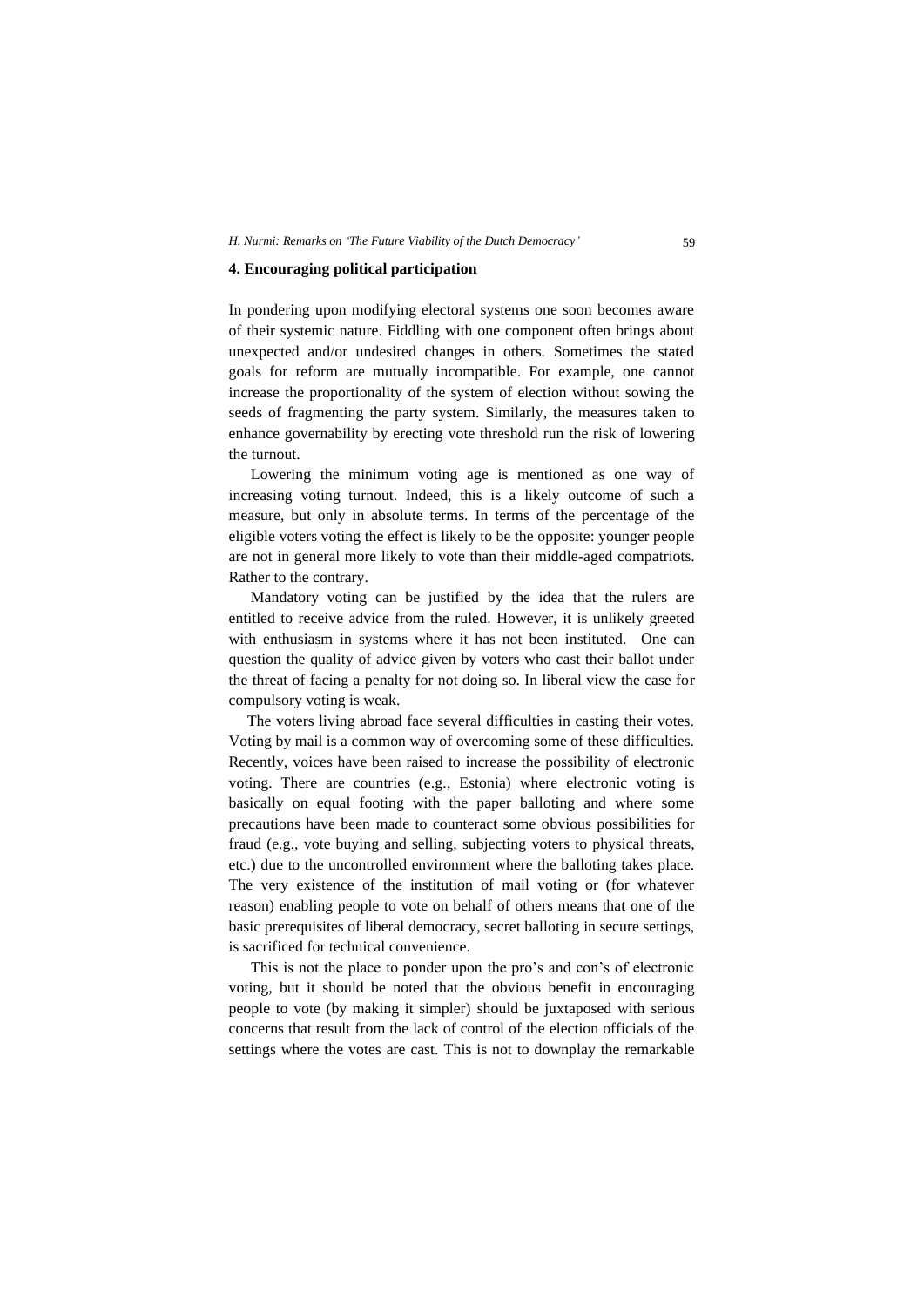advances in cryptographic balloting mechanisms (Chaum et al. 2005). In fact some of those mechanisms make it possible to do things that are not possible under prevailing paper-balloting systems, such as, verifying that the ballots are correctly assigned and/or changing one's ballot before counting without jeopardizing ballot secrecy (Nurmi and Salomaa 1998). Nonetheless, the fundamental problem of securing appropriate environment for voting which is, of course, beyond the realm of cryptography, remains unresolved in all absentee voting systems.

#### **5. More radical reform suggestions**

True to its mission, the Commission proposes ameliorative measures rather than a whosale redesign of the Constitution. The more radical proposals discussed pertain to opening the post-election government formation process to the voters by allowing them to vote on the goverment formateur. This idea belongs to those not pursued further by the government. Indeed, the past experiences from Israeli politics where, for a time, the voters could vote not only for the MP's but also on who is to form the upcoming government, were on the whole disappointing. The system was subsequently abolished. Depriving the professional politicians of one of their most valuable assets, negotiation skills, would, indeed, seem to the present writer counterproductive to the public and demoralizing for those actively engaged in the "art of the possible".

The Commission has chosen not to take up more radical reform proposals such as expanding the choice menu of the voters. To be sure, many voting system reform proposals would call for a truly drastic reform of the electoral procedures. For example, the majority judgment method of Balinski and Laraki (2011) amounts to choosing the winner on the basis of the (ordinal) grades given by voters to candidates. However, the notion of representation proportionality is not built into the system, but requires further specification. Should closed- or open list system be adopted? What is the role of parties? Similar questions arise for nearly all voting systems aiming at electing a single candidate – with the exception of the plurality system which underlies the definitions of proportionality today. <sup>3</sup> Similarly, the voting alternatives might require a redefinition, e.g., if the parties are

<sup>&</sup>lt;sup>3</sup> An exception is the single transferable vote system which operates on ordinal ranking input of the voters.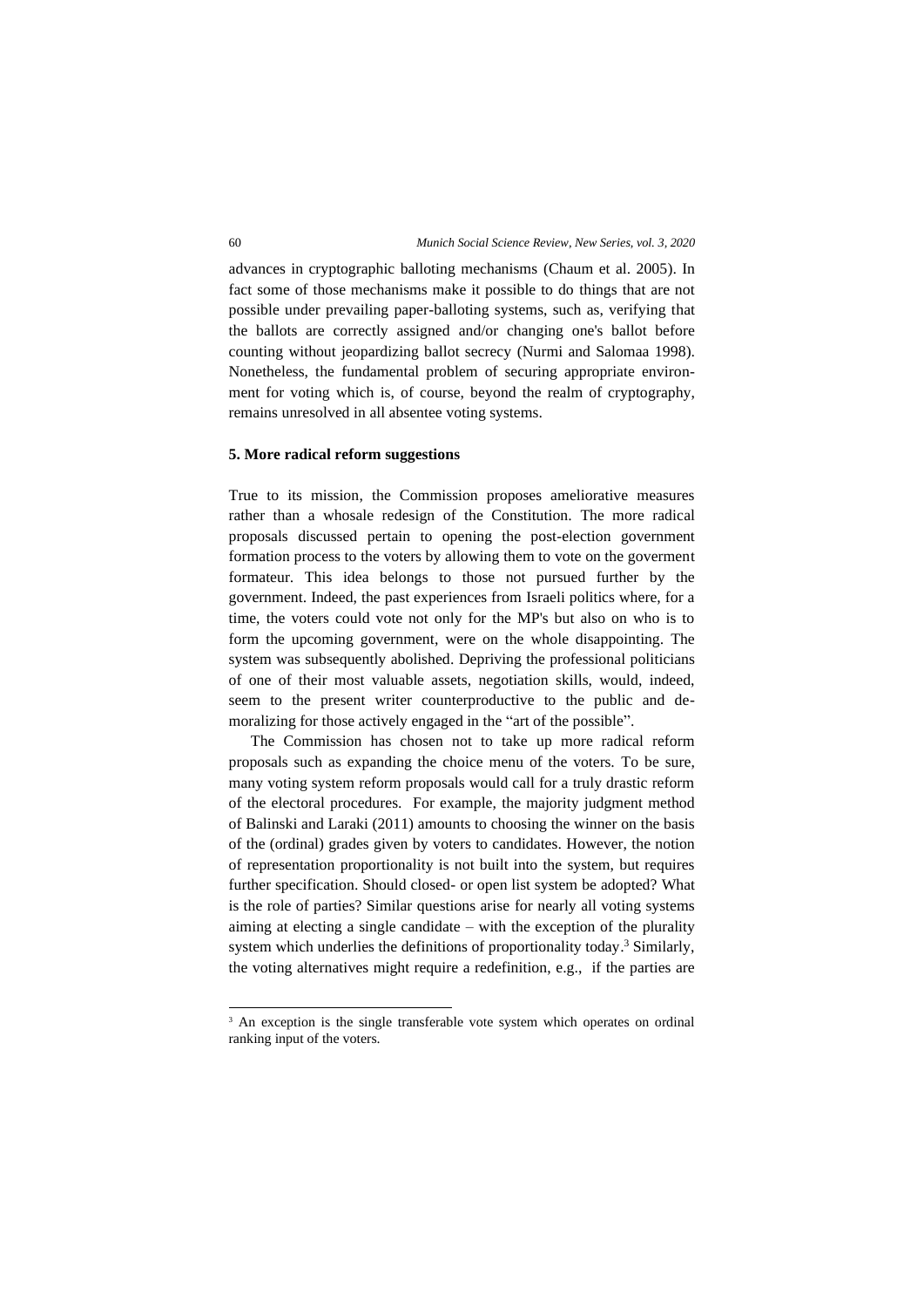to be ranked or graded, how are the elected MP's determined? If individual candidates are being voted upon, how are these aggregated to yield a party ranking? Difficult questions! The safe bet is to focus on one-person-onevote balloting and define proportionality accordingly. Yet, this ignores a large part of the voter opinion and leaves the voter input pretty much to what is was in ancient Athens.

Perhaps, in the long run, the balloting should be reviewed if for no other reason than for finding out how much difference the ballot form makes to the election outcomes. Should a broader view be opened, then perhaps ordinal (Balinski and Laraki 2011) grading, cardinal points assigment as in the range voting or perhaps approval balloting (Brams and Fishburn 1983) could be included in the comparative assessment. Similarly, the idea of including both positive and negative votes could be discussed (Janecek 2020).<sup>4</sup> Constitutional Commission may not be the correct forum for a comparative analysis of these procedures, but, given the considerable amount of information on their theoretical and practical properties (simulations, classroom and *in situ* experiments) it is only fair that some of them be included in the menu of procedural choice in the future parliaments.

## **References**

- Balinski. M., and Laraki, R. (2011), *Majority Judgment,* Cambridge: MIT Press.
- Blum, C., and Zuber, C. (2016), Liquid democracy: Potentials, problems, and perspectives, *The Journal of Political Philosophy, Volume 24,* 162 – 182
- Brams, S.J., and Fishburn, P.C. (1983), *Approval Voting,* Boston: Birkhäuser.
- Chaum, D., Ryan, P., and Schneider, S. (2005), "A practical voterverifiable election scheme," *Proceedings of ESORICS 2005. Lecture Notes in Computer Science* 3679: 118–139.
- Gallagher, M. (1991), "Proportionality, disproportionality and electoral systems," *Electoral Studies* 10: 33–51.

<sup>4</sup> More radical innovations in democratic institutions are sequential choice and fund voting advocated by Stefánsson (2019) and liquid democracy (Blum and Zuber 2016).